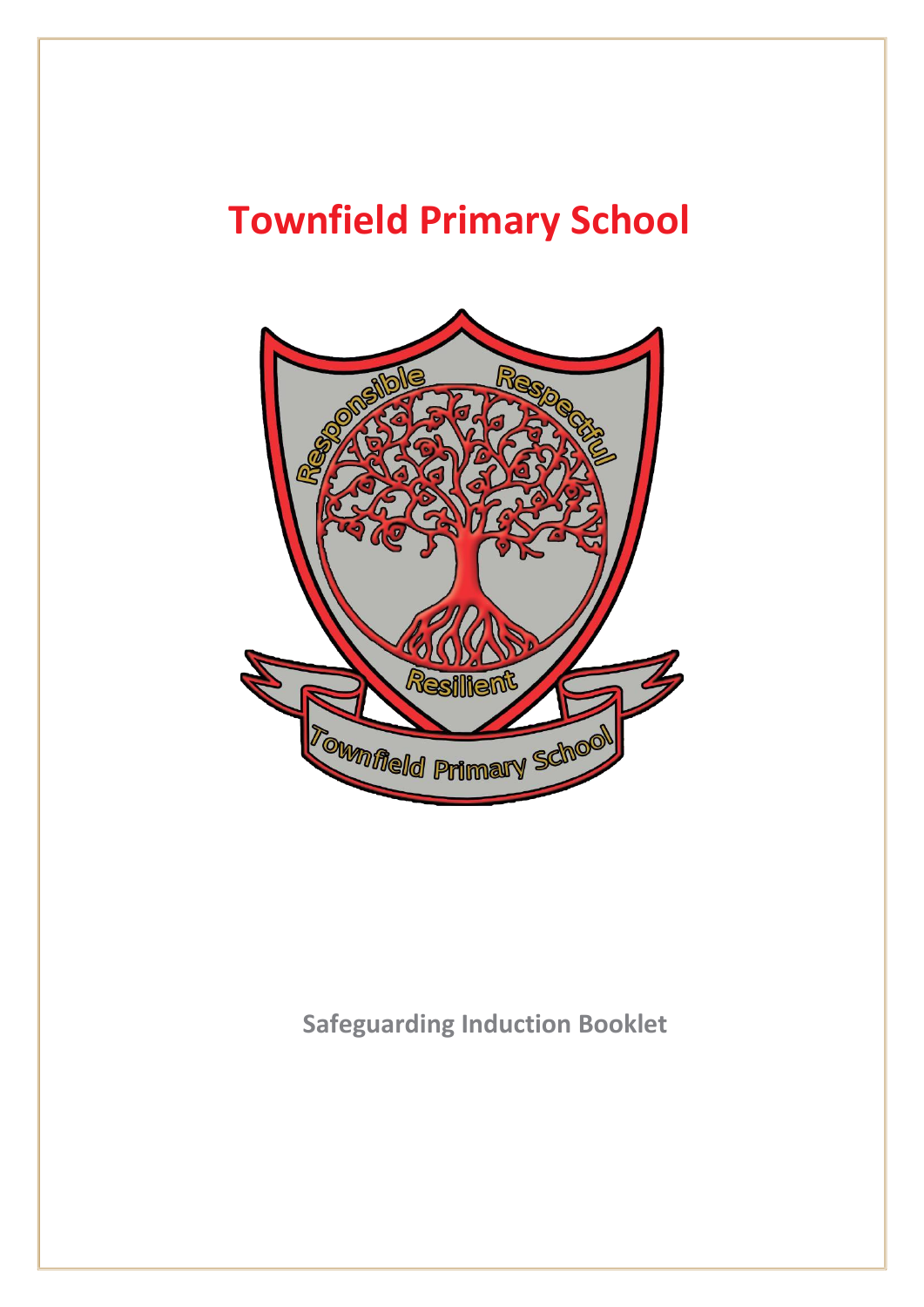#### **Introduction**

Townfield Primary School committed to safeguarding children and promoting children's welfare and expects all staff, governors, volunteers and visitors to share this commitment and maintain a vigilant and safe environment. Everyone has a responsibility to act, without delay, to protect children by reporting anything that might suggest a child is being abused or neglected. It is our willingness to work safely and challenge inappropriate behaviours that underpins this commitment. We seek to work in partnership with families and other agencies to improve the outcomes for children who are vulnerable or in need.

Safeguarding children is everyone's responsibility. This induction booklet sets out our collective responsibilities for safeguarding children. It will help you to understand the role you have in safeguarding children within our school and will help you to build up your knowledge base regarding what is expected of staff at Townfield Primary School.

*Please note: this booklet is to share with you key information during your initial induction period. It is not a substitute for the training and development activity which you will be provided with throughout your time at*  Townfield Primary School

This induction booklet supplements and is complimentary to our child protection policy and staff code of conduct, Section 1 of the Schools' Safeguarding Handbook, Part 1 of Keeping Children Safe in Education 2019 and those of the Local Safeguarding Children Partnership. You should always refer to these if you have concerns about a child.

This document will provide you with a greater understanding of:

- Key definitions, including safeguarding, child protection and the categories of abuse and neglect
- Your role and responsibilities and that of our safeguarding team (including the Designated Safeguarding Lead)
- Who to contact if you have a concern and who can support you
- How to work safely with children and young people

Alongside this induction booklet, Townfield Primary School will provide you with a number of other key documents as part of your safeguarding induction to the school. You will find the safeguarding induction checklist in Appendix A of this document, which details all of the information we will share with you during your induction.

Once you have worked through this induction booklet, you should complete and sign Appendix B and pass this to the Designated Safeguarding Lead. This will then be stored in your personnel file to demonstrate your completion of this part of your safeguarding induction.

#### **What is Safeguarding?**

As an employee of Townfield Primary School you have a duty to safeguard and promote the welfare of children.

Where there are concerns about a child, the duty of care towards that child will always take precedence over any obligation to the alleged perpetrator, other individuals or organisations. At Townfield Primary School we use the definition of safeguarding found in the DfE guidance 'Working Together to Safeguard Children 2018'.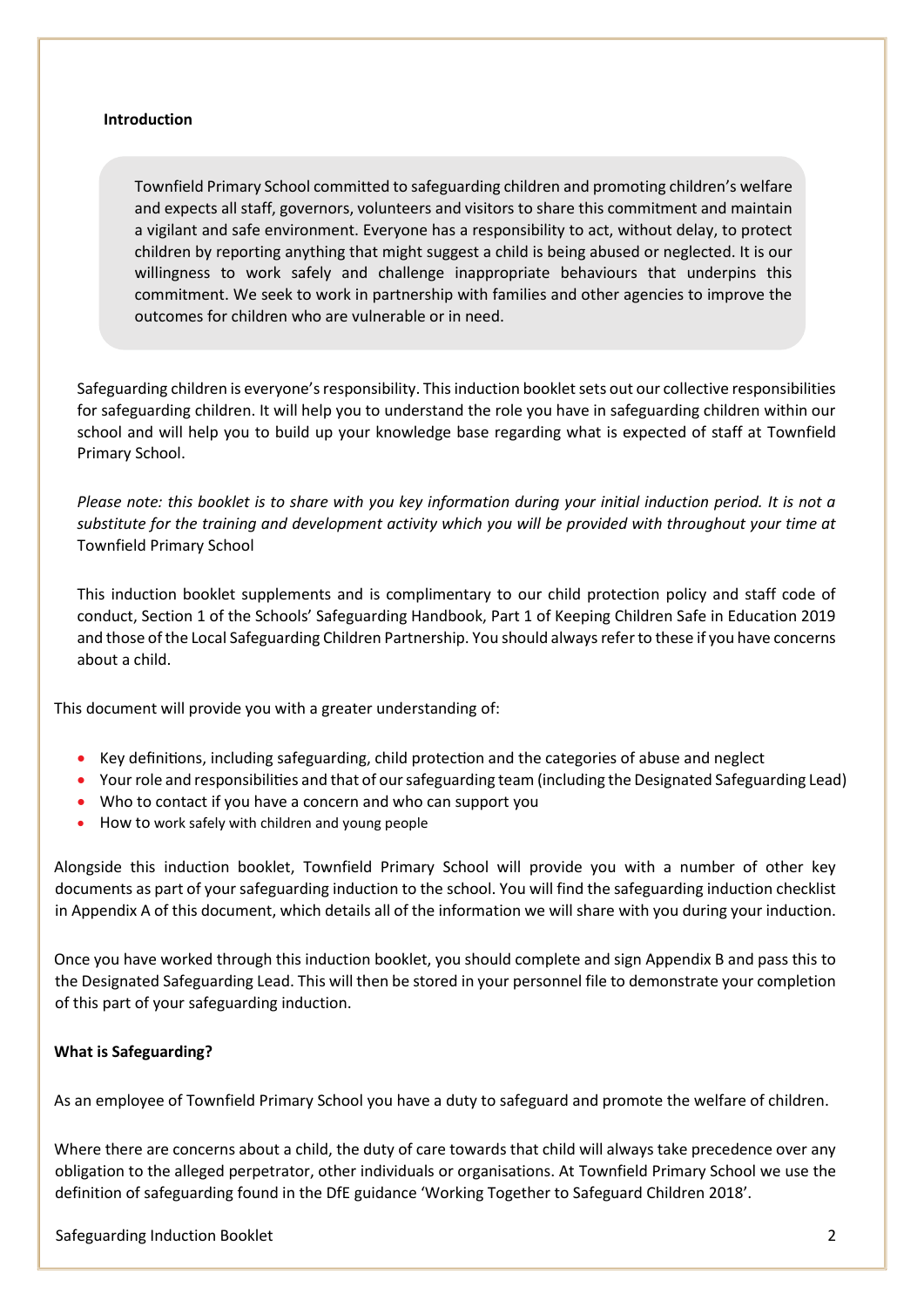Safeguarding is:

- protecting children from maltreatment;
- preventing impairment of children's health or development;
- ensuring that children are growing up in circumstances consistent with the provision of safe and effective care; and
- taking action to enable all children to have the best outcomes.

There is a safeguarding continuum which all children will move up and down depending on their need and the circumstances they find themselves in. The local Levels of Need framework helps organisations and practitioners to assess and identify a child's level of additional needs, and how best to respond to meet those needs at the earliest opportunity. These can be found on the Local Safeguarding Children Partnership website. The earlier a problem can be identified, the more likely it will be that we can prevent needs from escalating.

# **What is Child Protection?**

Working Together to Safeguard Children 2018 defines child protection as:

Part of safeguarding and promoting welfare. This refers to the activity that is undertaken to protect specific children who are suffering, or are likely to suffer, significant harm.

# **What is Significant Harm?**

The Children Act 1989 introduced the concept of significant harm as the threshold that justifies statutory intervention in family life in the best interests of children. It gives local authorities a duty to make enquiries to decide whether they should take action to safeguard or promote the welfare of a child who is suffering, or likely to suffer, significant harm.

Whether the harm is 'significant' relates to how the child's health or development compares to that which could reasonably be expected of a similar child. As a result, significant harm could occur where there is a single event, such as a violent assault. More often, significant harm is identified when there have been a number of events which have compromised the child's physical and psychological wellbeing, for example, a child whose health and development suffers through neglect.

# **What is Abuse?**

Working Together to Safeguard Children sets out that abuse is a form of maltreatment of a child. Somebody may abuse or neglect a child by inflicting harm, or by failing to act to prevent harm. Children may be abused in a family or in an institutional or community setting by those known to them or, more rarely, by others. Abuse can take place wholly online, or technology may be used to facilitate offline abuse. Children may be abused by an adult or adults, or another child or children.

Working Together guidance highlights that here are four areas of abuse; physical abuse, emotional abuse, sexual abuse and neglect. The definitions of these are described below:

# **Physical Abuse**

A form of abuse which may involve hitting, shaking, throwing, poisoning, burning or scalding, drowning, suffocating or otherwise causing physical harm to a child. Physical harm may also be caused when a parent or carer fabricates the symptoms of, or deliberately induces, illness in a child.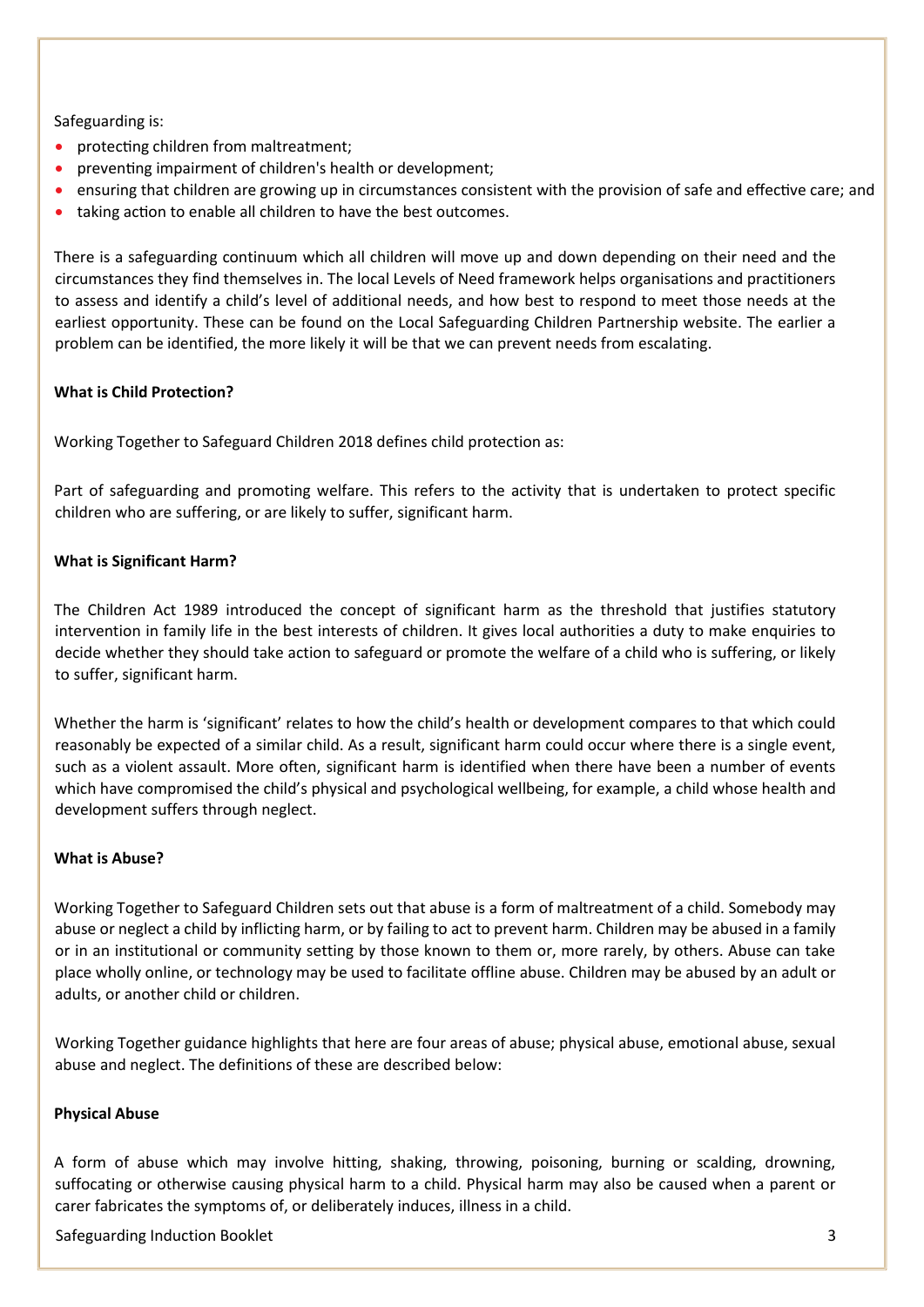#### **Emotional Abuse**

The persistent emotional maltreatment of a child such as to cause severe and persistent adverse effects on the child's emotional development. It may involve conveying to a child that they are worthless or unloved, inadequate, or valued only insofar as they meet the needs of another person. It may include not giving the child opportunities to express their views, deliberately silencing them or 'making fun' of what they say or how they communicate. It may feature age or developmentally inappropriate expectations being imposed on children. These may include interactions that are beyond a child's developmental capability, as well as overprotection and limitation of exploration and learning, or preventing the child participating in normal social interaction. It may involve seeing or hearing the ill-treatment of another. It may involve serious bullying (including cyber bullying), causing children frequently to feel frightened or in danger, or the exploitation or corruption of children. Some level of emotional abuse is involved in all types of maltreatment of a child, though it may occur alone.

#### **Sexual Abuse**

Involves forcing or enticing a child or young person to take part in sexual activities, not necessarily involving a high level of violence, whether or not the child is aware of what is happening. The activities may involve physical contact, including assault by penetration (for example, rape or oral sex) or non-penetrative acts such as masturbation, kissing, rubbing and touching outside of clothing. They may also include non-contact activities, such as involving children in looking at, or in the production of, sexual images, watching sexual activities, encouraging children to behave in sexually inappropriate ways, or grooming a child in preparation for abuse. Sexual abuse can take place online, and technology can be used to facilitate offline abuse. Sexual abuse is not solely perpetrated by adult males. Women can also commit acts of sexual abuse, as can other children.

#### **Neglect**

The persistent failure to meet a child's basic physical and/or psychological needs, likely to result in the serious impairment of the child's health or development. Neglect may occur during pregnancy as a result of maternal substance abuse. Once a child is born, neglect may involve a parent or carer failing to:

- a. provide adequate food, clothing and shelter (including exclusion from home or abandonment)
- b. protect a child from physical and emotional harm or danger
- c. ensure adequate supervision (including the use of inadequate care-givers)
- d. ensure access to appropriate medical care or treatment

It may also include neglect of, or unresponsiveness to, a child's basic emotional needs.

In addition, you should be aware that there are many other ways in which children can be placed at risk of harm. These can include amongst others:

- Use of technology devices such as a mobile phones, games consoles and computers may be used as a means of abusing children and young people, and can allow children and young people access to a wide range of inappropriate materials if they are not adequately supervised
- Race and hate crime
- Being radicalised and drawn into extremist activity
- Circumstances such as gang activity, serious violence, child criminal exploitation, child sexual exploitation, drug or alcohol misuse, honour based violence including female genital mutilation, breast ironing and forced marriage, modern slavery / trafficking, abuse linked to spiritual and religious beliefs or fabricated or induced illness.
- Peer on peer abuse, including sexual violence, harassment and/or sexting
- Children missing from education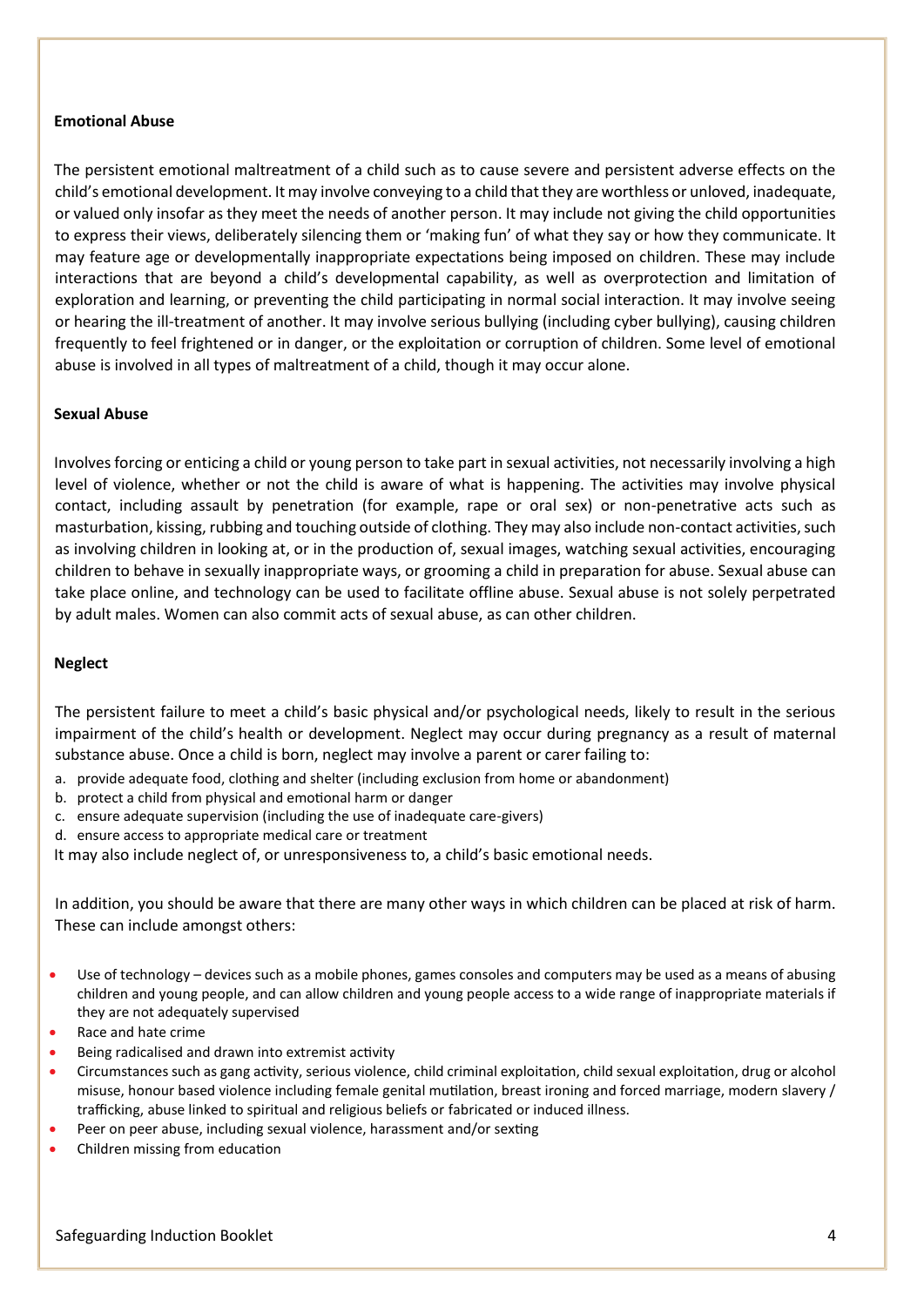Additional information about different types of abuse and the signs and indicators of a child who may experiencing abuse or neglect can be found in Section 1 of the Schools' Safeguarding Handbook and Part 1 of Keeping Children Safe in Education.

#### **Who is a child?**

A child includes anyone under the age of 18. The fact that a child has reached 16 years of age, is living independently or is in further education, is a member of the armed forces, is in hospital or in custody in the secure estate, does not change their status or entitlements to services or protection.

# **Roles and Responsibilities**

All members of staff in Townfield Primary School are required to follow and adhere to our staff code of conduct. The code of conduct clearly sets out the expectations for all members of the school community in relation to their own personal conduct. Alongside our code of conduct is the national document '[Guidance for Safer working](https://www.saferrecruitmentconsortium.org/GSWP%20Sept%202019.pdf)  [Practices for those working with Children and Young People in Education Settings](https://www.saferrecruitmentconsortium.org/GSWP%20Sept%202019.pdf)' 2019. You should ensure you are familiar with both of these documents. By reading and understanding these documents, you will ensure that you are working in an appropriate manner with our children, and that the school community is a safe and enjoyable place in which to both learn and work. Teaching staff are also required to adhere to the Department for Education Teachers' Standards:

[www.gov.uk/government/publications/teachers-standards.](http://www.gov.uk/government/publications/teachers-standards)

The roles and responsibilities you have with regards to safeguarding are explicit within your job description. As a paid member of staff or volunteer within our school you have a responsibility to safeguard and promote the welfare of children. Amongst other specific duties, these will include:

- Contribute to ensuring students learn in a safe environment
- Maintain the belief '*it could happen here'*
- Be alert to the indicators of child abuse and neglect
- Be aware of and following local policies and procedures if you have a safeguarding concern
- Follow our school's child protection policy and procedures at all times
- Know who to contact for help, advice and support
- Know the contact details of our school Designated Safeguarding Lead and those who are trained to provide cover for the role
- Report any concerns about a child's welfare *without delay* to the Designated Safeguarding Lead or Deputy Designated Safeguarding Lead or in their absence a senior member of staff
- Know how and when you should escalate your concerns and 'press for reconsideration' if a child remain at risk of their needs are not met.
- Understand that you can make a referral to children's services should it be required, informing the Designated Safeguarding Lead of any action taken you have taken

Safeguarding-Mate can help guide your thinking particularly if you think you need to make a referral to children's services or that an early help assessment may be needed. However, it does not replace the need to seek advice from other professionals when required. It can be accessed using the link below:

[www.schoolimprovementliverpool.co.uk/safeguarding-mate](http://www.schoolimprovementliverpool.co.uk/safeguarding-mate)

• Understand that teachers and those providing teaching must personally report to the police cases where they discover that an act of FGM appears to have been carried out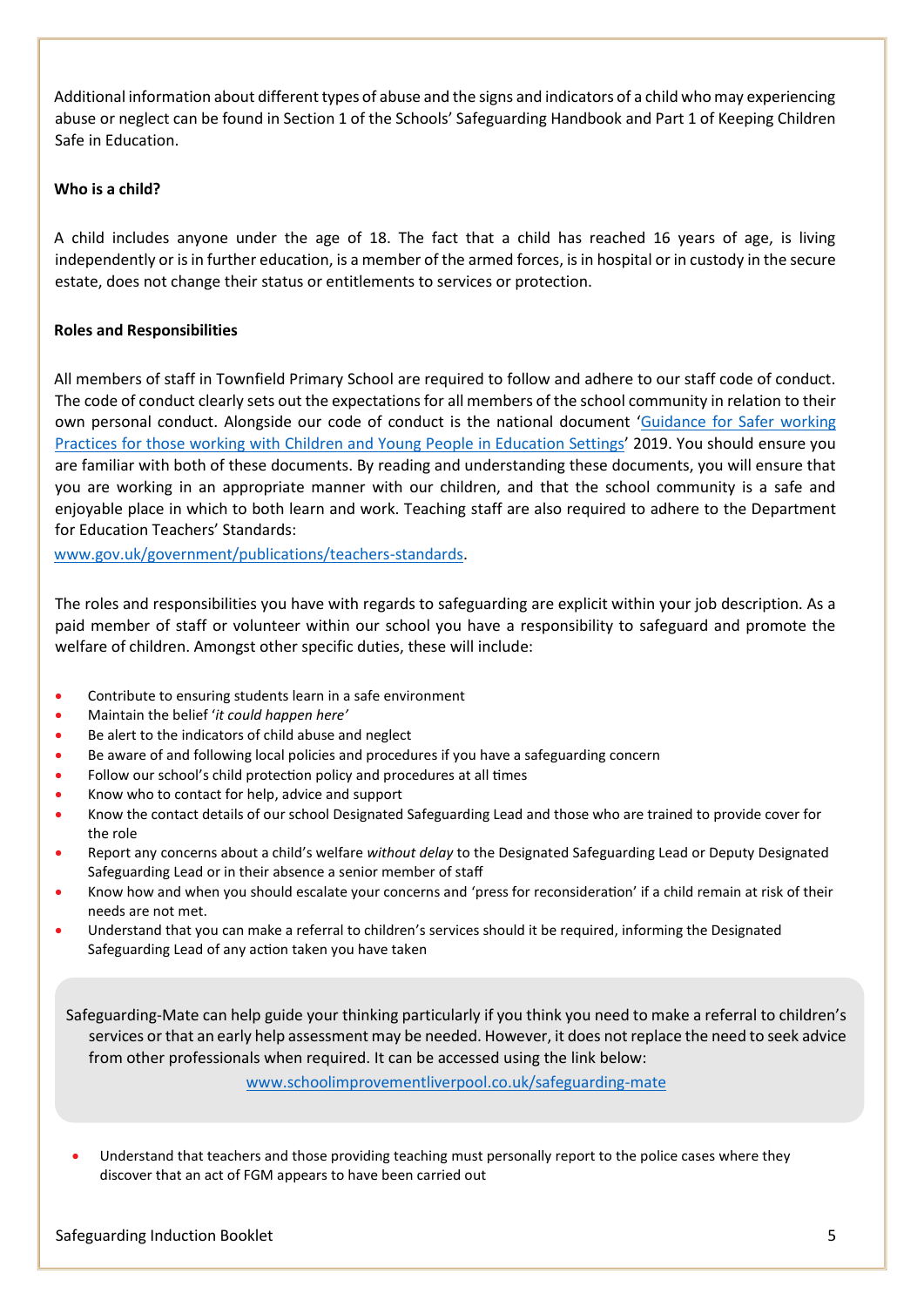- Ensure that you record your concerns using the school's agreed reporting procedure (immediately discuss with DSL, complete report on CPOMS or where not practicable complete child welfare concern form - do not delay reporting this to a DSL or discuss with another member of staff until you have spoken to a DSL) in a contemporaneous fashion. Contemporaneous means that records are made *at the time of the concern*. You should ensure that records note the difference between fact and opinion and that the child's voice will be made clearly evident.
- Ensure that concerns relating to children remain confidential and are only shared with the appropriate safeguarding staff.
- Be aware that safeguarding issues can manifest themselves via peer on peer abuse.
- Attend and access training and development opportunities and use this information to update your practice
- Keep up to date with relevant policy, procedure and practice
- Know what is appropriate behaviour for an adult working with children
- Understand you have a responsibility to report concerns about another professional's behaviours and be clear as to the procedures to follow
- Understand that it may be appropriate to discuss with the Head teacher matters outside of work, which may have implications for the safeguarding of children in the workplace. This includes information about yourself. You should ensure that you are aware of the circumstances where this would be applicable.
- Be aware that your behaviour, those with whom you have a relationship or association, or others in your personal life (in or out of school or online), may impact on your work with children.
- Be aware that if your role is within the scope of the Childcare Act 2006 and you commit a relevant offence that would appear on your DBS certificate or you become disqualified under the Childcare Act 2006, then you must inform the head teacher.
- Be aware that you should inform the head teacher of any cautions, convictions or relevant order accrued during your employment, and/or if you are charged with a criminal offence.

#### **Designated Safeguarding Lead**

The Designated Safeguarding Lead for Townfield Primary School is a named member of the leadership team who has lead responsibility for safeguarding and child protection. This responsibility is explicit in their job description. The name of our Designated Safeguarding Lead and those who are trained to provide cover for the role are detailed below:

**Designated Safeguarding Lead** Mrs Moira Loftus **Role** Headteacher **Contact details** mloftus@remat.org.uk/ 07790 820 284

**Deputy Designated Safeguarding Lead** Alison Durham **Role** Deputy Headteacher

**Contact details** adurham@remat.org.uk

**Designated Safeguarding Lead** Cath Kinnear

**Role** Assistant Headteacher **Contact details** ckinnear@remat.org.uk

**Designated Safeguarding Lead** Lindsay Keenan **Role** Pastoral Care Manager

**Contact details** [lkeenan@remat.org.uk](mailto:lkeenan@remat.org.uk)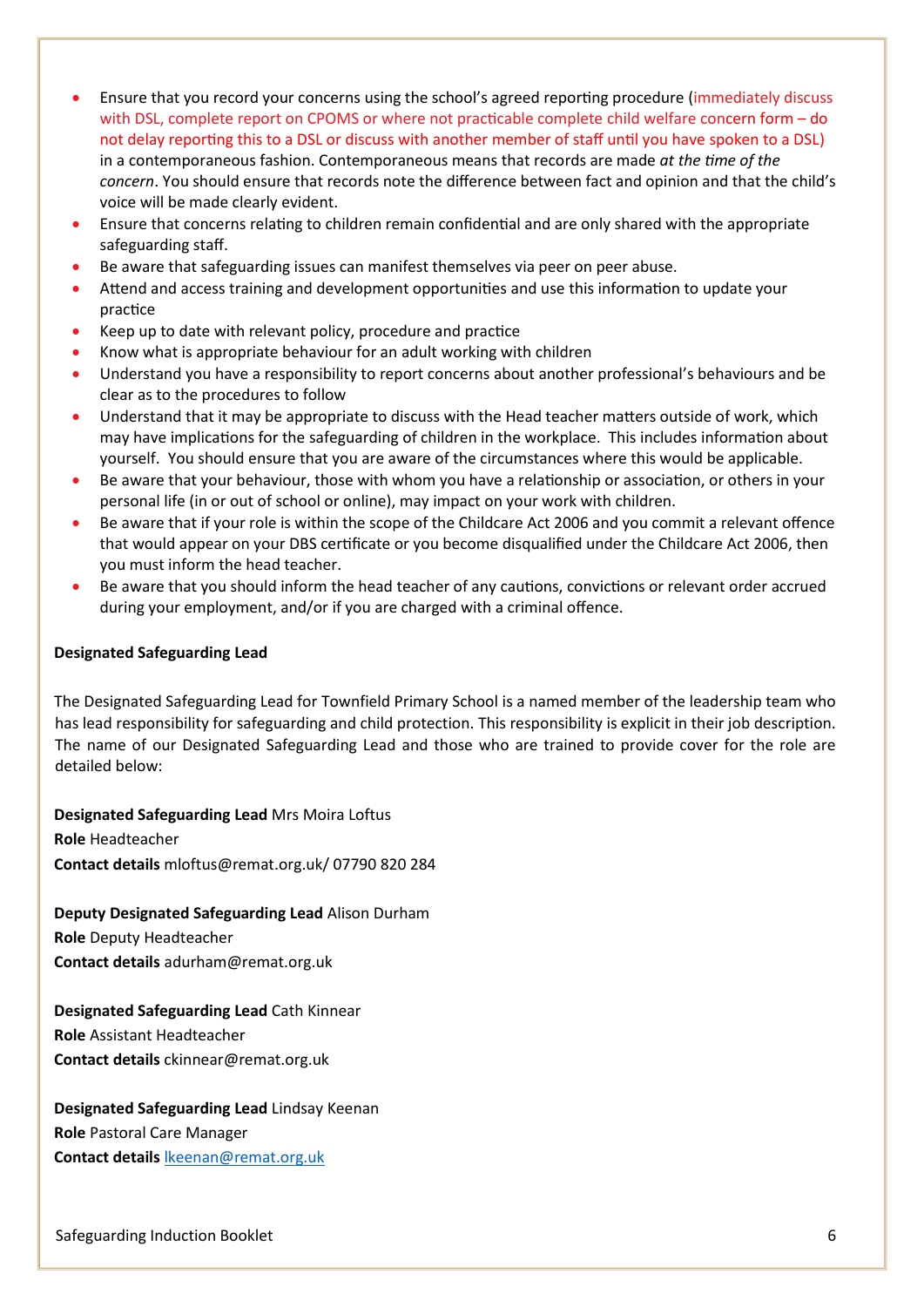Our Designated Safeguarding Lead and deputy/s will be the main point of contact for liaising with other agencies in line with 'Working together to safeguard children'. During term time, there will always be someone from the safeguarding team available to discuss safeguarding concerns. If there are out of hours or out of term time activities, our school will ensure there is adequate and appropriate cover. All members of our safeguarding team will undergo formal training to provide them with the knowledge and skills required to carry out the role. This training will be updated at a minimum of every 2 years. 'Keeping Children Safe in Education' sets out the broad areas of responsibility for the Designated Safeguarding Lead, but these include:

- Managing referrals
- Working with others (including multi agency partners)
- Undertaking training
- Raising awareness
- Maintaining individual child protection files
- Ensuring availability

Concerns should be reported directly to a DSL and recorded on CPOMS or on a yellow form if CPOMS is not available.

It is your responsibility to understand when and how you should report concerns on to the Designated Safeguarding Lead. You will be given guidance about this during the course of your induction. Further information about this and the role of the Designated Safeguarding Lead can be found in our school child protection policy.

# **Other key staff in school**

**Headteacher** – Mrs Moira Loftus / [headteacher@townfield.wirral.sch.uk](mailto:headteacher@townfield.wirral.sch.uk)

**Chair of Trustees & SG Governor** – Mrs Caroline Prosser / [Clerk-to-Governing-Body@townfield.wirral.sch.uk](mailto:Clerk-to-Governing-Body@townfield.wirral.sch.uk)  **SENCO** Mrs Cath Kinnear – [sendco@townfield.wirral.sch.uk](mailto:sendco@townfield.wirral.sch.uk)

**Names of first aiders** Beccy McDowell & Janet McIlroy - [schooloffice@townfield.wirral.sch.uk](mailto:schooloffice@townfield.wirral.sch.uk)

# **Procedures for reporting child protection or child welfare concerns**

- All members of the school community have a statutory duty to safeguard and promote the welfare of children and young people. You should not investigate possible abuse or neglect yourself.
- School Improvement Liverpool provide an online resource 'Safeguarding-Mate' to support your decision making[: www.schoolimprovementliverpool.co.uk/safeguarding-mate/](http://www.schoolimprovementliverpool.co.uk/safeguarding-mate/)
- All concerns should be reported without delay directly to the Designated Safeguarding Lead, Designated Safeguarding Deputies, Head Teacher or any member of the School Leadership Team. This should be followed by a written account of the concerns completed on CPOMS. If CPOMS is not available a yellow Child Welfare Concern form may be used.
- Consideration will need to be given to immediately protecting the child and contacting the police and/or ringing for an ambulance if the child is injured.
- The Designated Safeguarding Lead or Deputy Designated Safeguarding Lead will take immediate action without delay and will make a referral to children's services by telephone if a child is believed to be suffering or likely to suffer significant harm. This referral will always be followed up in writing.
- Concerns about a child should always lead to help for a child. The school may need to escalate its concerns with Children's Services to ensure a referral is accepted or work with other agencies to ensure an Early Help Assessment is completed.
- The school will always seek to follow the Local Safeguarding Children Partnership procedures which can be found on their website.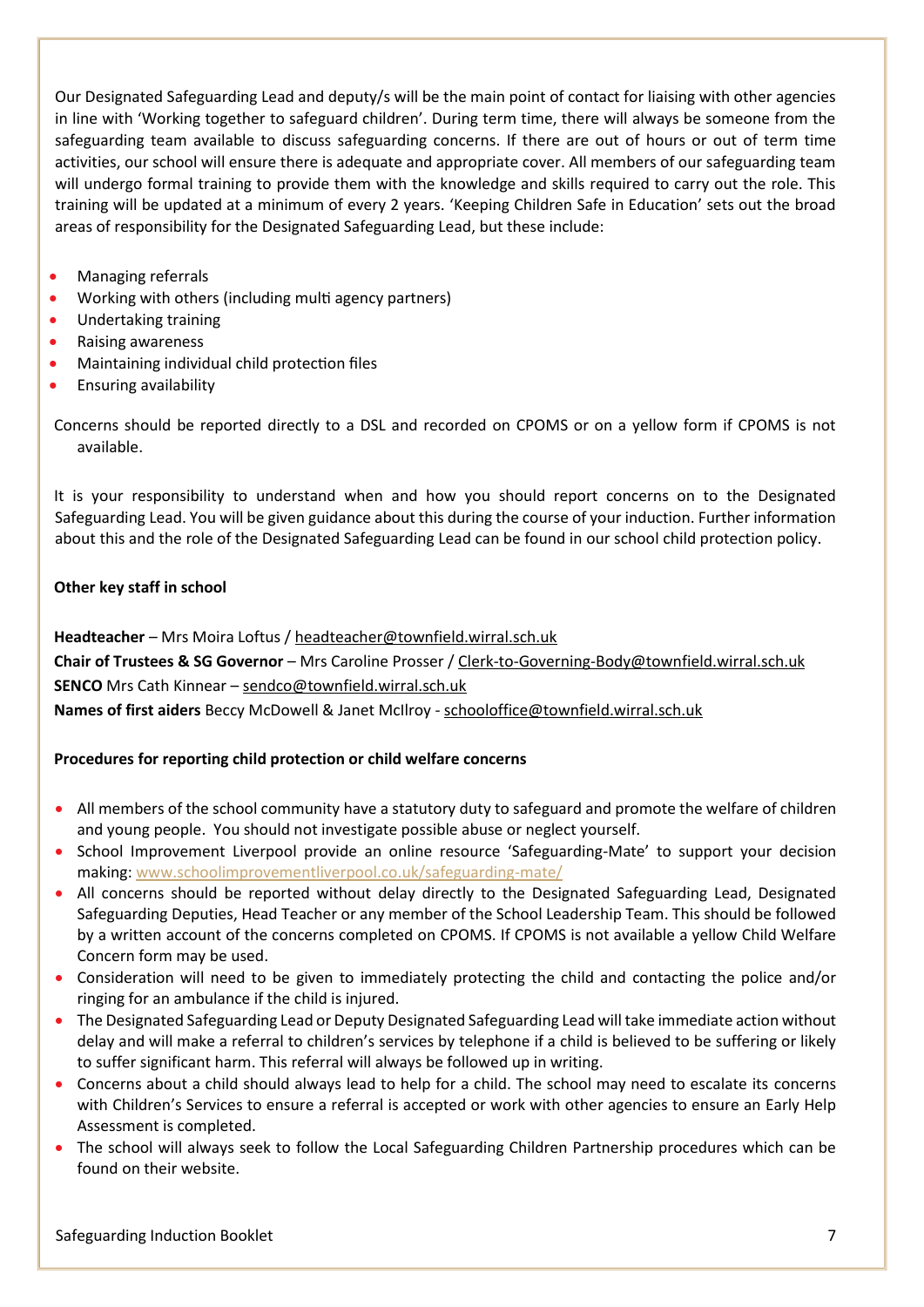'School Improvement Liverpool Schools' Safeguarding Handbook' and Part 1 of Keeping Children Safe in Education provides you with key flowcharts and guidance to support your understanding and decision making. This will guide you to make a referral yourself should that become necessary. You should always inform the Designated Safeguarding Lead as soon as possible should you need to make a referral yourself.

'School Improvement Liverpool Schools' Safeguarding Handbook' also provides additional guidance about indicators of abuse and harm and how to respond to a disclosure. Guidance is also available on the NSPCC website: <https://www.nspcc.org.uk/preventing-abuse/>

If a teacher in the course of their work in the profession, discovers that an act of Female Genital Mutilation appears to have been carried out on a girl under the age of 18 the teacher must report this to the police. Keeping Children Safe in Education provides additional guidance.

Concerns that a child is being radicalised should follow the normal safeguarding referral mechanism with an additional Channel or Prevent referral being made to the Local Authority's Prevent and Channel team. Contact details can be found in the School's Safeguarding Handbook.

# **Responding to a disclosure**

Some children are unable or afraid to disclose their concerns, which is why it is so important that staff understand the signs and indicators which may indicate a child is suffering harm. If a child does disclose to you, you should remember the following key points:

#### **Receive**

- Remain calm, providing a safe place for the child to talk to you (away from other children)
- Listen to them without interrupting
- Show concern by taking them seriously, but avoid becoming upset
- Do not show shock or embarrassment, or express anger towards the abuser

#### **Reassure**

- Tell them they are not to blame for what has happened
- Acknowledge they have done the right thing by telling you and this must have taken courage
- Consider saying to them: "*I'm glad you told me", "I am sorry think has happened to you", "You are not to blame for what has happened. This is not your fault", "You have been brave telling me this*" or "*I will ensure you receive help*"

#### **React**

• Do ask open ended questions like "*Is there anything else you want to tell me?"* or "*Do you want to tell me what happened?"*

TED is a useful acronym to remember for open ended questions "*Do you want to…"*:

*"…Tell me about that"*

*"…Explain that to me"*

*"…Describe that"*

- Do not ask leading questions or prompt them
- Let them know that you will need to tell the Designated Safeguarding Lead
- Do not promise confidentiality (to keep a secret)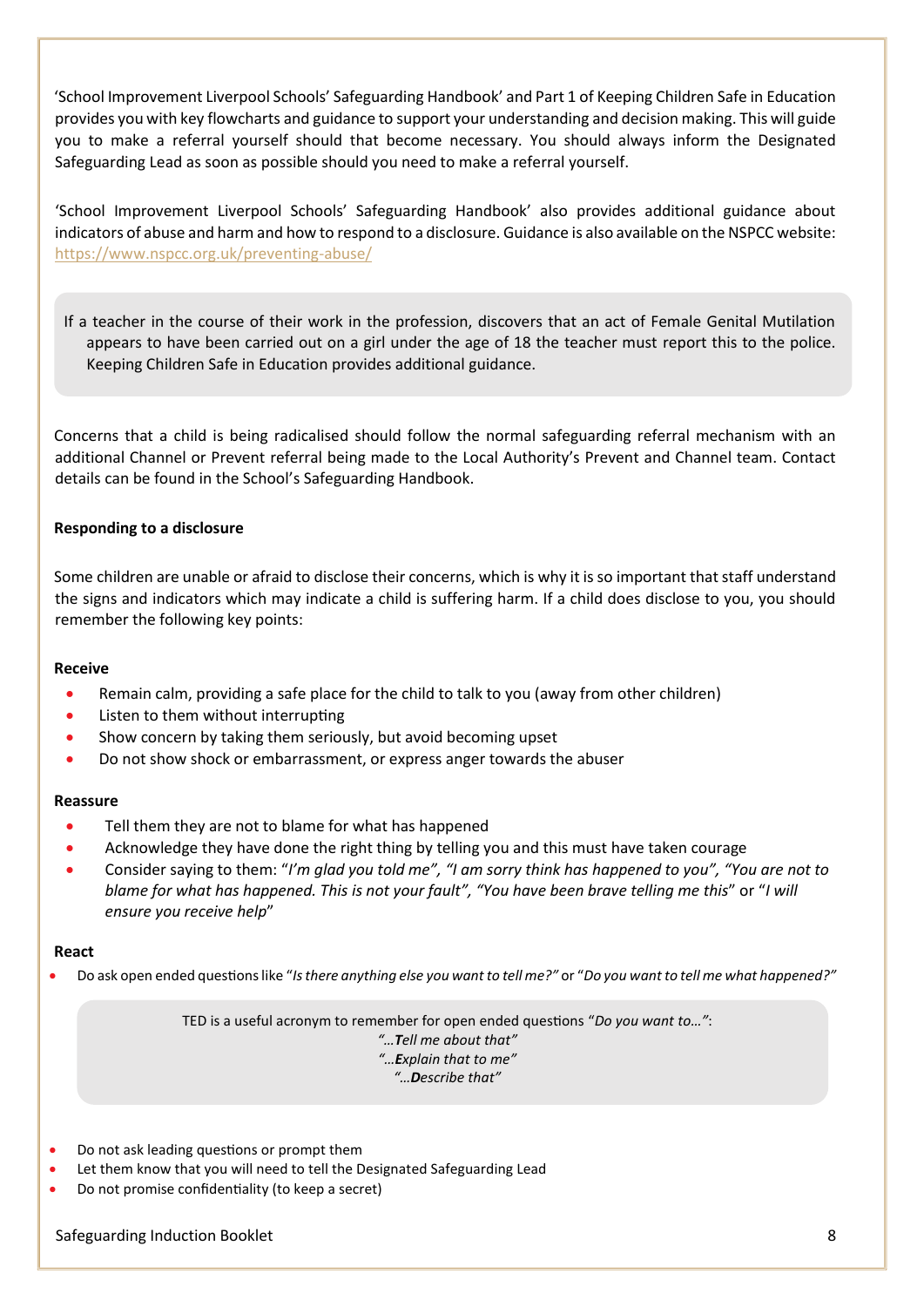- Do not probe for further information
- Do not express disbelief
- Do not investigate or question the child, expect to clarify what you have heard
- Do not ask the child to repeat what they have said to another member of staff
- Do not ask the child to write down their concerns (however they may ask if they can write down their concerns)

#### **Report and Record**

- Share your concerns verbally and without delay with the Designated Safeguarding Lead. Consider the need to ring 999 or children's services directly
- Write down what the child said using their actual words, including any slang terms or words you may be uncomfortable with
- Write down the time the child disclosed to you and anyone else who was present
- Be factual and do not make assumptions
- Place your written notes in the hand of the Designated Safeguarding Lead

*It is important to remind ourselves that children don't always disclose abuse or may be unable to because of their age or communication difficulties hence adults working with children should be vigilant to physical or behavioural indictors of harm and changes in the child. We should always ensure we speak to the child in their preferred / first language especially when speaking to them in English may act as a barrier for them.*

#### **Support for staff**

Townfield Primary acknowledges that having to deal with a safeguarding concern can be distressing for everyone involved. Members of the safeguarding team in school will provide you with support of required and can signpost you to additional support if necessary. Please ensure you approach a member of the team if you need some support.

#### **Managing Allegations and Safer Working Practices**

Whilst working with children, young people and families, you may have concerns regarding the behaviour of a member of staff or volunteer. This could be in relation to inappropriate behaviour or possible harm being committed against a child or young person. Regardless of their role or position, you should immediately report your concerns to the Headteacher, or if the concern is in relation to the Headteacher, the Chair of Governors. At Townfield Primary we encourage our staff and volunteers to '*think the unthinkable'* and we have developed a culture of openness which means that staff are encouraged to share any concerns they may have, no matter how small.

Any allegation will be taken extremely seriously and in line with our managing allegations policy. The Headteacher or Chair of Governors will take advice from the Local Authority Designated Officer when they suspect that the threshold for involvement may have been met.

All school staff will be aware of and work within the school's code of conduct and other relevant policies and procedures. The staff code of conduct includes guidance for staff regarding the school expectations of the use of mobile phones, electronic equipment and social media. You should ensure you are familiar with this. You should also ensure you read and understand the 'Guidance for safer working practice for those working with children and young people in education settings'. You should consider the implications for your role. If you have any questions about either document, please ask.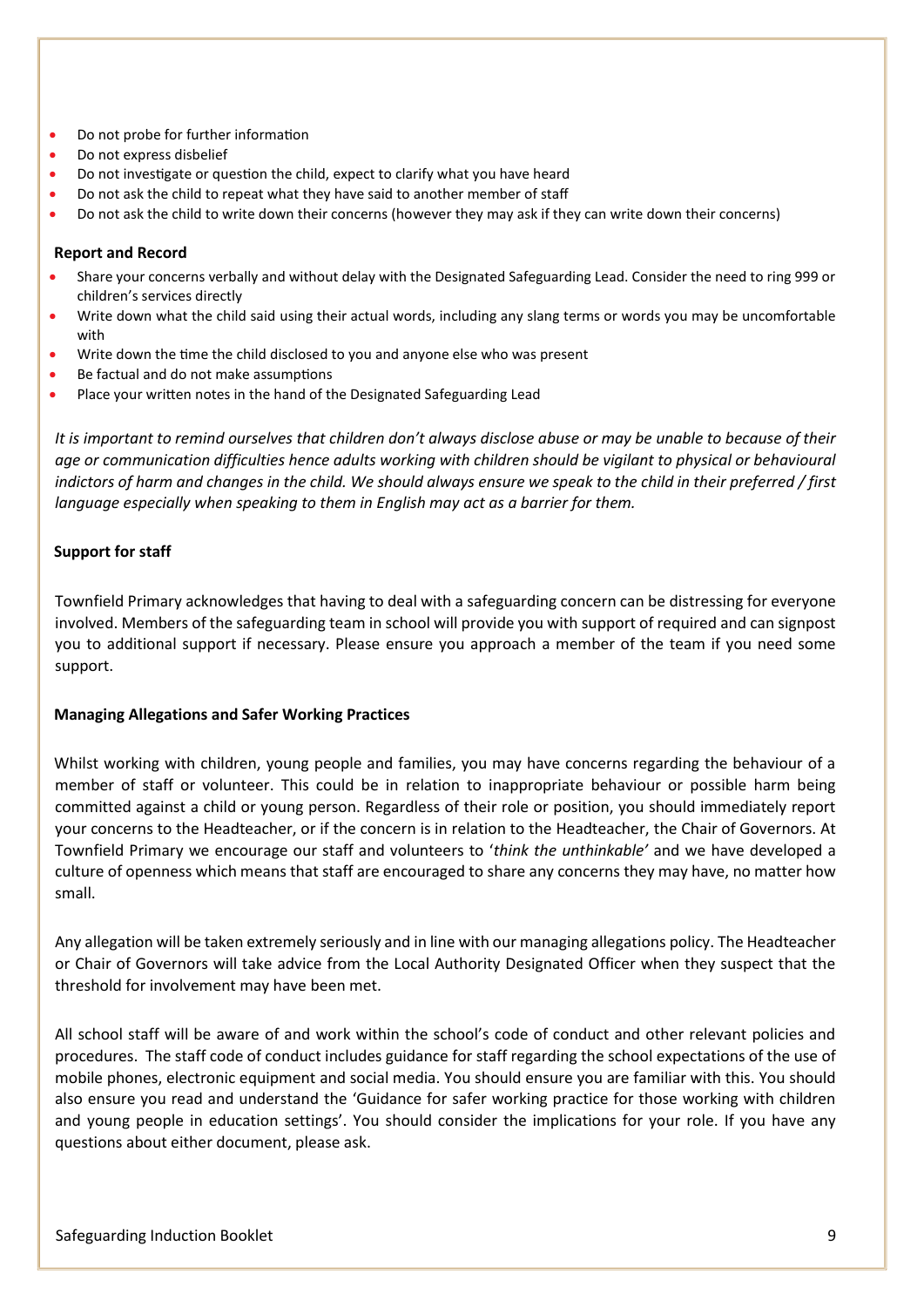Local Safeguarding Children Partnership multi-agency procedures will be followed by our school in all cases where it is alleged that a member of staff has:

- behaved in a way that has harmed a child, or may have harmed a child
- possibly committed a criminal offence against or related to a child
- behaved towards a child or children in a way that indicates they may pose a risk of harm to children

The school's managing allegations against staff and volunteers policy and procedures will support everyone to take appropriate action. This document includes a flowchart to guide your thinking.

 Townfield Primary will create a culture of openness, transparency, trust and support where all members of the school community feel empowered to share relevant information about themselves or someone else.

You should remember that you are responsible for your own actions and behaviour and you should avoid any conduct which would lead to any reasonable person to question your motivation and intentions. You should act as an appropriate role model and dress appropriately according to your role. You should report any behaviour or situations which you may feel give rise to a complaint or misunderstanding in respect of your own actions. You should never act in a way both at work and/or in your personal life that brings yourself, the school or the profession into disrepute.

# **Complaints and Whistleblowing**

Complaints about safeguarding should follow our school complaints policy.

Townfield Primary recognises that children cannot be expected to raise concerns in an environment where staff fail to do so.

All staff should be aware of their duty to raise concerns, where they exist, which may include the attitude or actions of colleagues. The school's Whistleblowing Policy is there to support and aid you in these circumstances. The Local Authority also has whistle blowing procedures.

Whistleblowing regarding the Head teacher should be made to the Chair of the Governing Body.

The NSPCC whistleblowing helpline is available should you not feel able to raise concerns regarding child protection failures internally. You can call 0800 028 0285.

#### **Training and Development**

At Townfield Primary we believe that training and development is a key feature of ensuring that our workforce is skilled, supported and confident and as a result able to safeguard and protect our children. Following your induction, you will be offered regular training opportunities to ensure your knowledge and skills are up to date which will ensure you are able to safeguard and promote the welfare of our school community.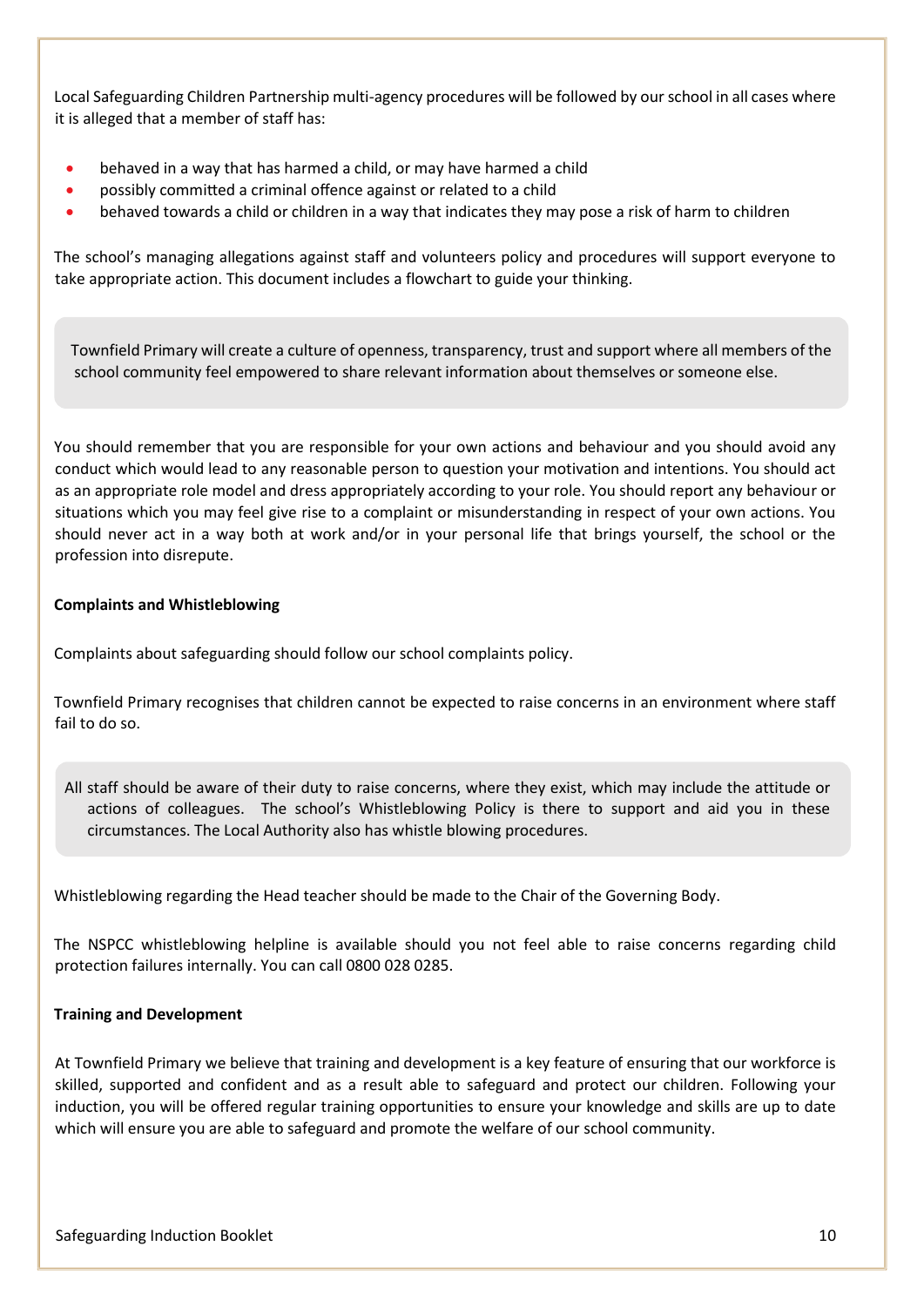Ongoing opportunities may be through whole staff training at the appropriate level, by sharing information via emails or newsletters or by providing you with opportunities to develop your practice; for instance, through shadowing colleagues or by undertaking specific pieces of work. It is your responsibility to ensure you attend or access all of the training and development offered to you. Another important aspect of continuing professional development in relation to safeguarding is the provision of regular and effective supervision. As a school we will provide this to roles where it is appropriate. In addition, the Statutory Framework for the early years foundation [stage](https://www.gov.uk/government/publications/early-years-foundation-stage-framework--2) specifies the supervision requirements for the supervision of staff who have contact with children and families.

#### **Further important contact details**

**Liverpool** Careline Hub 0151 233 3700 **Halton** Social Care Contact Centre 0151 907 8305 (Out of hours 0345 050 0148) **Knowsley** MASH 0151 443 2600 **Sefton** 0345 140 0845 (Out of hours 0151 934 3555) **St Helens** Contact Centre 01744 676 600 **Warrington** 01925 443322 (Out of hours 01925 444400) **Wigan** Duty Team 01942 828300 (Emergency out of hours duty 0161 834 2436)

#### **Merseyside Police**

For emergencies 999 For other 101

# **Local Authority Designated Officer**

| Liverpool  | Ray Said and Pauline Trubshaw 0151 233 0840 LADO@liverpool.gov.uk      |
|------------|------------------------------------------------------------------------|
| Knowsley   | Jacky Evans 0151 443 4077 CPconferencesecureemail@knowsley.gcsx.gov.uk |
| Sefton     | Tracey Holyhead 0151 934 3783 safeguardingunitadmin@sefton.gcsx.gov.uk |
| St Helens  | Duty team 01744 671265 safeguardingunit@sthelens.gov.uk                |
| Warrington | Duty team 01925 442079 LADO@warrington.gov.uk                          |
| Wigan      | Diane Kitcher 01942 486042 lado@wigan.gov.uk                           |
| Wirral     | Sharon Griffiths 0151 666 4442 safeguardingunit@wirral.gov.uk          |

#### **Useful websites**

#### Local Safeguarding Children Partnerships

| Liverpool        | https://www.liverpoolscb.org.uk/scp     |
|------------------|-----------------------------------------|
| <b>Halton</b>    | https://haltonsafeguarding.co.uk/       |
| <b>Knowsley</b>  | https://www.knowsleyscp.org.uk/         |
| <b>Sefton</b>    | https://seftonlscb.org.uk/lscb          |
| <b>St Helens</b> | https://sthelenssafeguarding.org.uk/scp |
| Warrington       | http://www.warringtonsafeguarding.org/  |
| Wigan            | http://www.wiganlscb.com/home.aspx      |